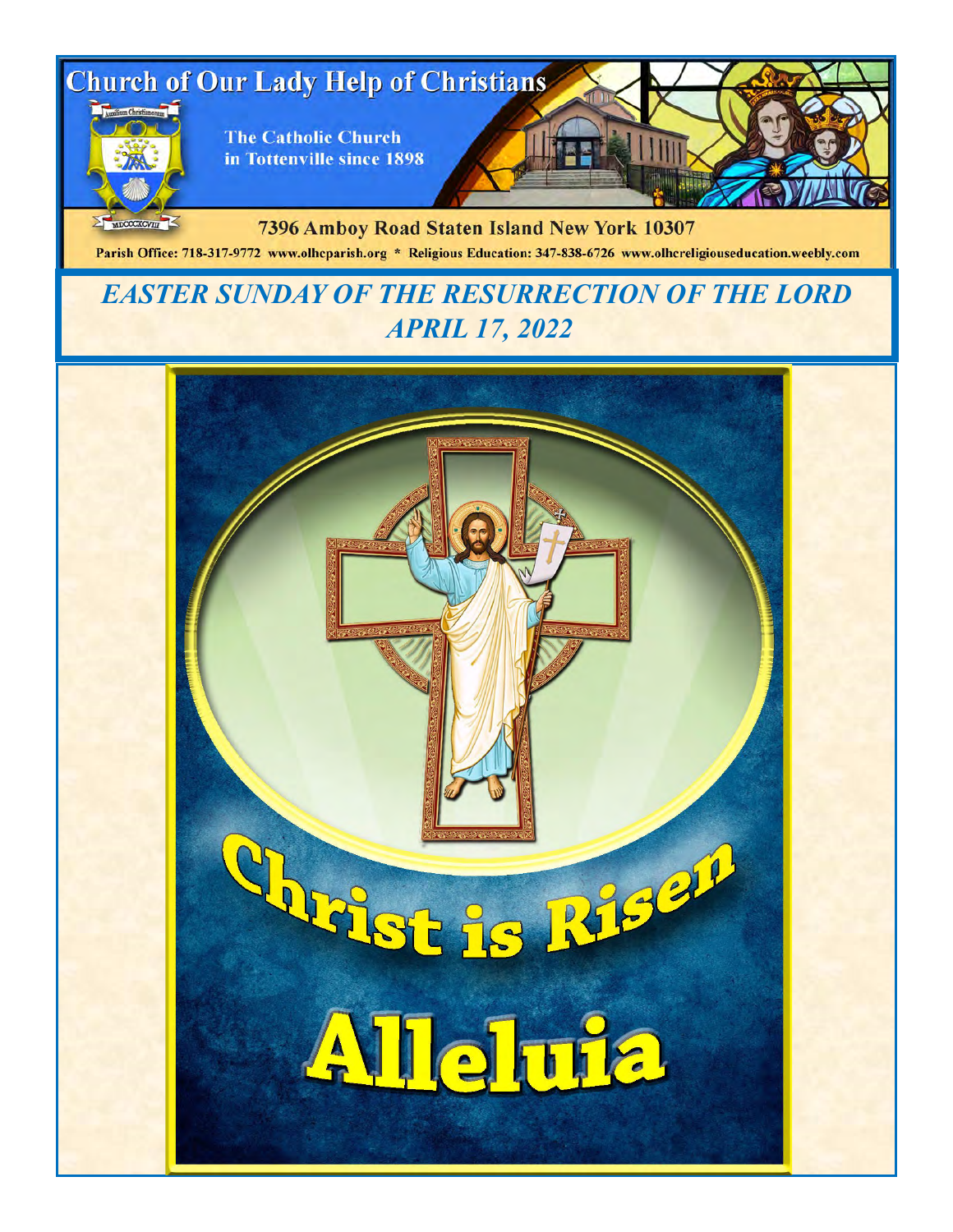| <b>EASTER SUNDAY APRIL 17, 2022 PG. 2</b>                                                               |                                                                                                                        |  |
|---------------------------------------------------------------------------------------------------------|------------------------------------------------------------------------------------------------------------------------|--|
| <b>WEEKLY MASS INTENTIONS</b>                                                                           | <b>MEMORIAL OFFERINGS</b><br><b>Week of April 17, 2022</b>                                                             |  |
| SATURDAY, APRIL 16, 2022<br>9:00am:<br><b>No Moring Mass</b>                                            | <b>Bread and Wine</b>                                                                                                  |  |
| <b>Easter Vigil</b><br>8:00pm:                                                                          | <b>The People of our Parish</b><br><b>Sanctuary Lamp</b>                                                               |  |
| <b>EASTER SUNDAY, APRIL 17, 2022</b>                                                                    | <b>The People of our Parish</b>                                                                                        |  |
| <b>Easter Novena</b><br>8:00am:<br><b>Easter Novena</b><br>10:00am:<br><b>Easter Novena</b><br>12:00pm: | <b>Altar Candles</b><br><b>The People of our Parish</b>                                                                |  |
| <b>MONDAY, APRIL 18, 2022</b>                                                                           | <b>WEEKLY SACRIFICIAL</b><br><b>OFFERINGS:</b>                                                                         |  |
| 9:00am:<br><b>Easter Novena</b>                                                                         | 4/9 AND 4/10: \$9,463.<br>WHICH INCLUDES PARISH PAY<br>THANK YOU FOR YOUR SUPPORT.<br>PLEASE NOTE:                     |  |
| TUESDAY, APRIL 19, 2022                                                                                 | YOU CAN SUBMIT YOUR WEEKLY<br><b>CONTRIBUTIONS BY</b>                                                                  |  |
| 9:00am:<br><b>Easter Novena</b>                                                                         | CONNECTING TO WESHARE AT<br>olhcparish.churchgiving.com<br>or call 1-877-316-0260<br>OR DROP OFF YOUR ENVELOPES IN THE |  |
| <b>WEDNESDAY, APRIL 20, 2022</b>                                                                        | RECTORY MAILBOX.                                                                                                       |  |
| 9:00am:<br><b>Easter Novena</b>                                                                         | <b>Crossroad Collection</b><br><b>Every 4th Sunday after all Masses</b>                                                |  |
| THURSDAY, APRIL 21, 2022                                                                                | <b>50/50 Club</b><br>\$5.00 Donation You can't win it if you're<br>not in it!                                          |  |
| $9:00$ am:<br><b>Easter Novena</b>                                                                      | <b>First Friday</b><br>Mass at 9:00 am                                                                                 |  |
| FRIDAY, APRIL 22, 2022                                                                                  | <b>Adoration/Benediction at 9:30am</b>                                                                                 |  |
| 9:00am:<br><b>Easter Novena</b>                                                                         | <b>Recitation of the Rosary</b><br>Daily after the 9am Mass                                                            |  |
| SATURDAY, APRIL 23, 2022                                                                                | <b>Rosary to Our Lady of Fatima</b><br>The 13th of every month 6:00 pm                                                 |  |
| <b>Easter Novena</b><br>9:00am<br>4:30pm:<br><b>Easter Novena</b>                                       | <b>St. Edward's Food Pantry</b><br>6581 Hyland Boulevard SINY<br>1st Weekend of the Month                              |  |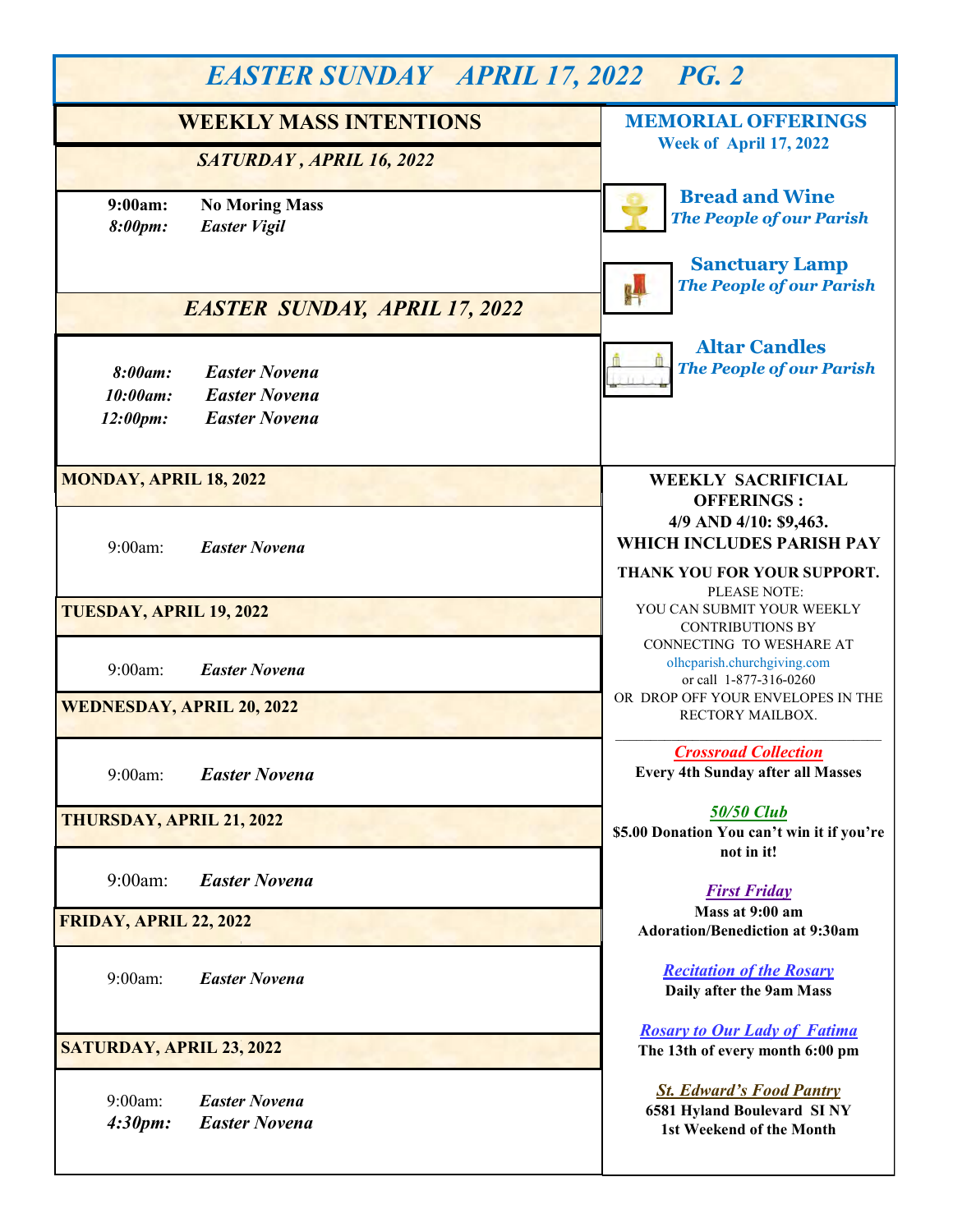# *EASTER SUNDAY APRIL 17, 2022 PG. 3*



## *Easter Water*

*Requested by Olivo and Fiorica Families Easter Water is water blessed in special ceremonies. On Holy Saturday, at the Easter Vigil, part of the ceremony involves lowering the Easter Candle into the blessed water three times, representing the death and rebirth of Christ. The water symbolizes life and death, as well as repentance of sin and rebirth into a new life. In the Catholic Church, the Easter Water is then used for baptisms after the Easter Vigil.* 

*The symbolism of water signifies the Holy Spirit's action in Baptism. After the invocation of the Holy Spirit it becomes the sacramental sign of new birth. The water of Baptism truly signifies that our birth into the divine life is given to us in the Holy Spirit.* 

 *Starting Easter there will be Easter Novenas for blessings of the parishioners, their intentions, benefactors and deceased members of the Parish.* 

> *Wishing you all a Blessed Easter, Fr. Ferreira, Pastor, Our Lady Help of Christians Church*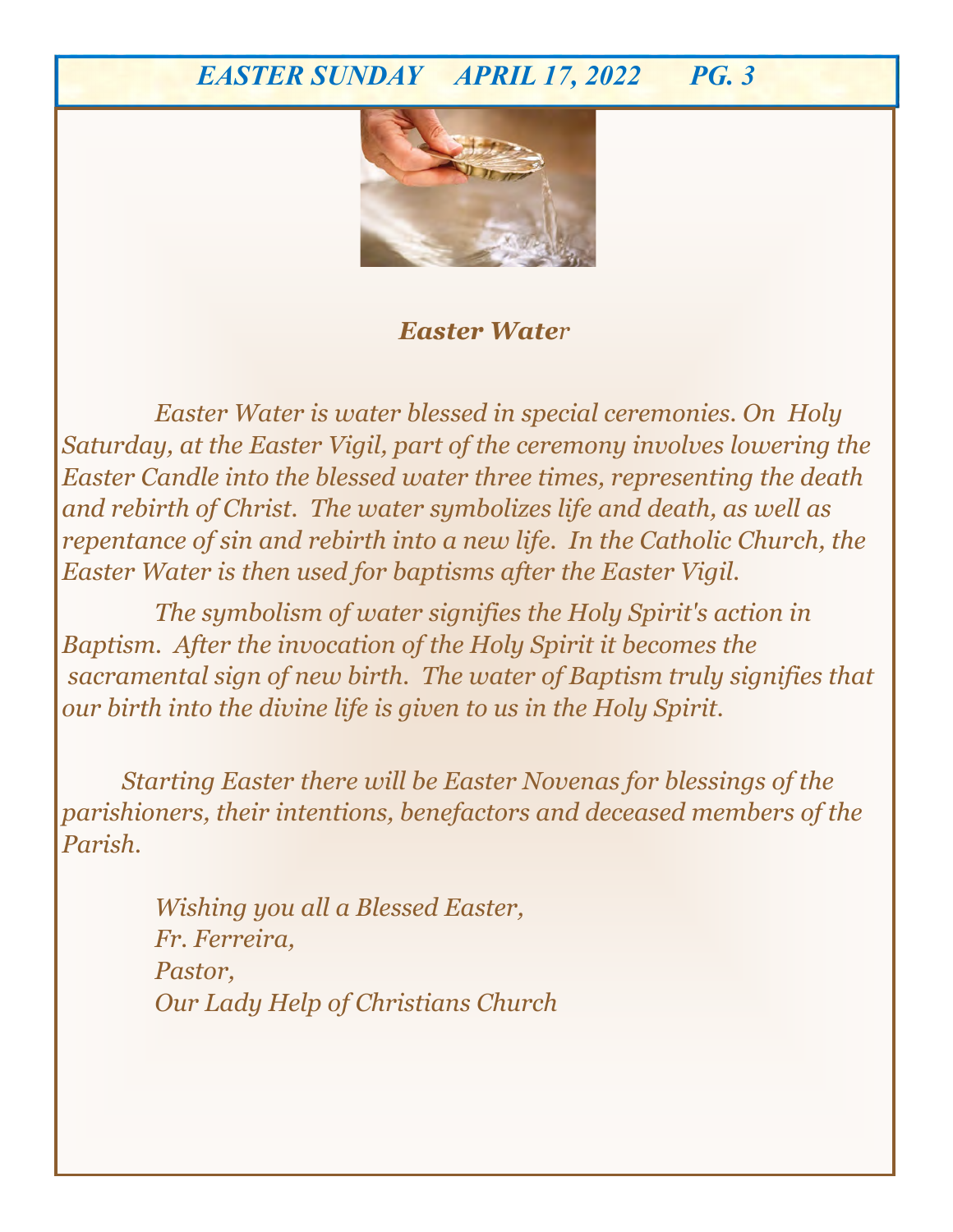# *EASTER SUNDAY APRIL 17, 2022 PG. 4*



*Let us pray for all the deceased of the Parish especially Maria Rosa LoPiccolo*

#### **PLEASE PRAY FOR OUR SERVICE MEN AND WOMEN**



*ANDREW S. ASWARD SC STEVEN DENOBLE AFGHANISTAN PAUL ALBANESE ROMANIA BRIAN P. FLEMING KUWAIT DIANA ALBANESE WASH. STATE MASON MORGANTE NC DAVID BAGGS NY CODY ROBSINSON NC THOMAS BROWN AFGHANISTAN SHAWN ROBINSON WA MICHAEL DEDDO, III ALASKA* 

#### **PLEASE PRAY FOR THE PEOPLE OF OUR PARISH Please let the rectory know if you would like to**

**remove anyone from this sick list. Thank you \_\_\_\_\_\_\_\_\_\_\_\_\_\_\_\_\_**

Alexander Angelo Alberga Robert Alongi Anna Ambrosole Jake Aspinall Aubrey Roseann Brock Joseph Burzo Stephen Cacase Patricia Calabrese Theresa Cardinale Salvatore Cortes Carmela Luca Carsen Dennis Castelli Mike Chadwick Stacey Cohen Sylvia Cohen Sharonlee D. Joseph D'Angelo Daniel Danny Elvira DeLuzio Ellen Derowki Andrew DiLorenzo John Dilgen Barbara Doty Marie Dunigan Dennis Emperor Nicolette Falzone Maryann Fazio Joe Ferrari

Skip Fiore Ramona Fogelstrom Nancy Flynn Emilyrose Gagliardi George Gina Laura Grzeskowiak Kian Griffiths Debra Houshmondrad Thomas Jacob Jeremy Kathy Robert Kilsby Thomas Kilgannon Nancy King Gianna Kovacs Rafael Laskowski Maria LaSorsa Ginnie Ledwon Flora Lucchese Ralph Lucchese Joseph Liotine Anthony Lodareo Scuoto Maisco Ed Malley Matthew Maureen G. Ken McCall Joseph Mariconda Peter Marsh Patty McNichol Vincent Merola Franco Migliorini Roberta Miro Peter Monfasani Joan Orena Linda Palermo SPC Sean Pesce Raymond Perry, Jr. Robert Robin Rodolfo

Frances Rotunno Philip Russo Edward Svennigsen Jordan S. Patricia Savino Stephanie Christopher Seiler Stacey Strongarone Gladys Tanecredi Tara Justin Too Carl Termine, Jr. Aiden Truscelli Annette VanTine Wayne Kathy Whitehurst Joseph Yasso

 *Our Lady Help of Christians welcomes all newly baptized to your new Parish Family especially Christopher Joseph D'Ambrosio*





*May the Risen Christ fill our hearts with Joy. May Jesus Christ bring new Hope and bless us with Peace. Let us Rejoice and be Glad!*

The Feast of Divine Mercy Sunday, April 24th The Divine Mercy Chaplet will be recited before all Masses.

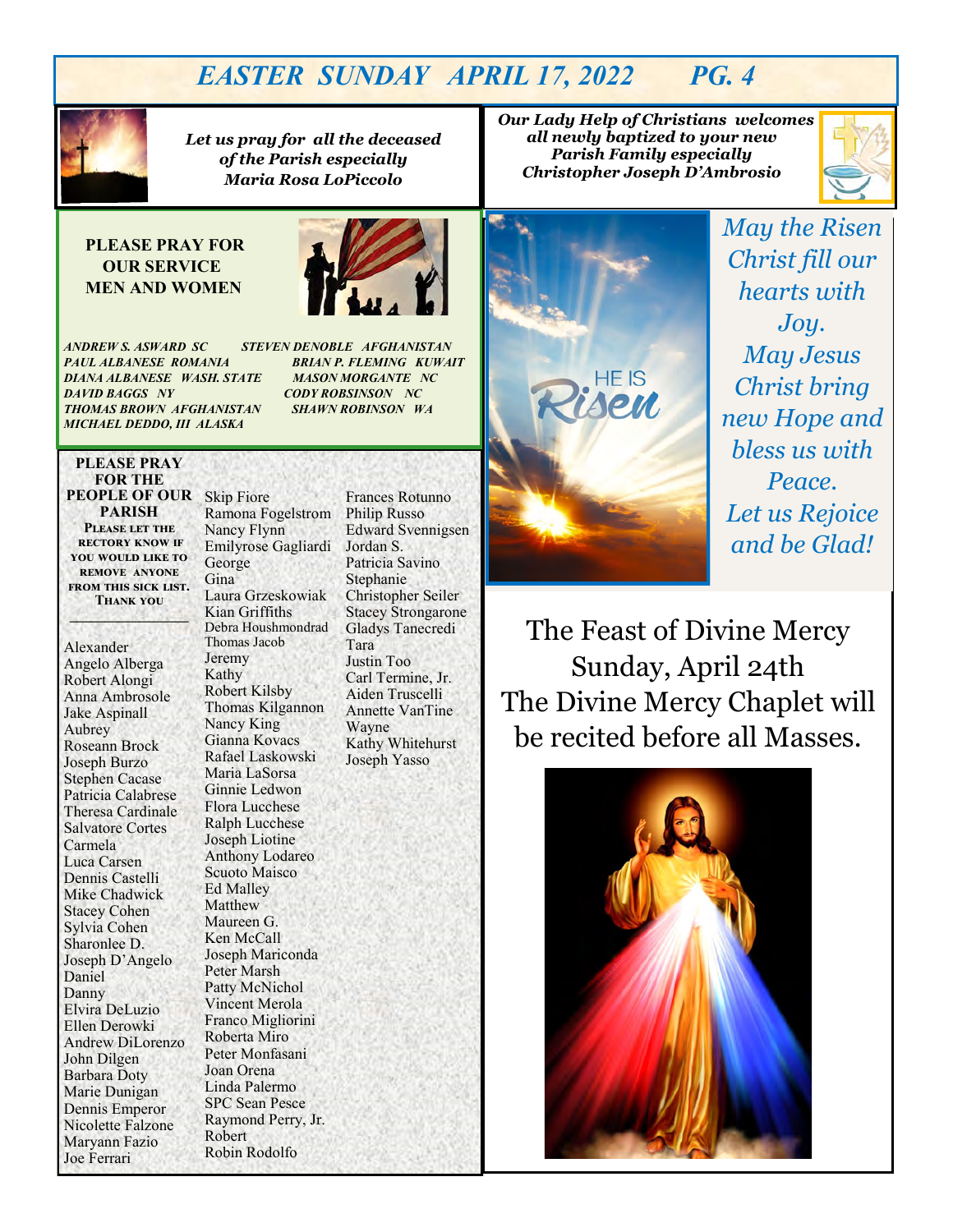### **RESPECT LIFE NEW**S



 The spring yard sale to benefit Good Counsel homes will be Saturday, April 23. 2022.

Place: 200 Butler Avenue Time: 9am - 2 pm Rain date April 30th

We are grateful for donations that can be dropped off any time, including the morning of the sale. Helpers are always welcome. 646 267 6456 for info

## **CHURCH NEWS/PARISH NEWS CYO News**

On April 8 two titans, OLHC and St. Joseph-St. Thomas battled it out on the CYO-MIV hardwood for the 7th Grade Division B Basketball Championship.

The OLHC Tigers were able to tame the SJST Saints, beating them 38-25.

A word of "Thanks" from Coach Chris Caropolo, "We wish to thank the parish for its support, most of all thank the Lord, for keeping us healthy and giving us the ability to play with integrity and honor. These young men are learning to work hard, sacrifice, be humble while always playing for each other. A special thanks to their parents, and to all the players . It is an amazing honor to coach such amazing kids"

> **The players are as follows:** *Vincent Amarino Jake Caropolo Rian Duka Armondo Elci Robert Helbig John Kournidakis Arne Mattsson Gerard Paramithis Antonio Tarantino David Villamarin*

> > **God bless all !**

# *EASTER SUNDAY APRIL 17, 2022 PG. 5*

## **RELIGIOUS EDUCATION NEWS**

**Office hours: Monday through Thursday 10:00 AM to 3:00 PM**

**Office Phone: 347-838-6726 Email: joan.baggs@olhcparish.org**

**The Religious Education Office will be closed Easter Week.** 

**Religious Education Classes will resume on Sunday, April 24th.**

**Thank you to all those who donated to our Children's Easter Outreach and helped put together Easter Baskets. Our 7th Graders were involved as well as parents and parishioners. Over 200 baskets were donated to those in need.** 

#### **Communion Practices:**

**Wednesday, April 27th at 3:00 PM Mrs. Paturzo's Class**

**Mrs. Dresch's Class A through D ONLY.** 

**Thursday, April 28th at 3:00 PM**

**Mrs. Esposito's Class** 

**Mrs. Dresch's Class E through Z ONLY** 

*Sending many Easter Blessings to all our Religious Ed. Families! Mrs. Joan Baggs, DRE*

#### **MUSIC MINISTRY: DIRECTOR:**

 MATTHEW HOSMER For all music needs and information, please contact Mr. Hosmer at:

OLHCmusicdirector@gmail.com